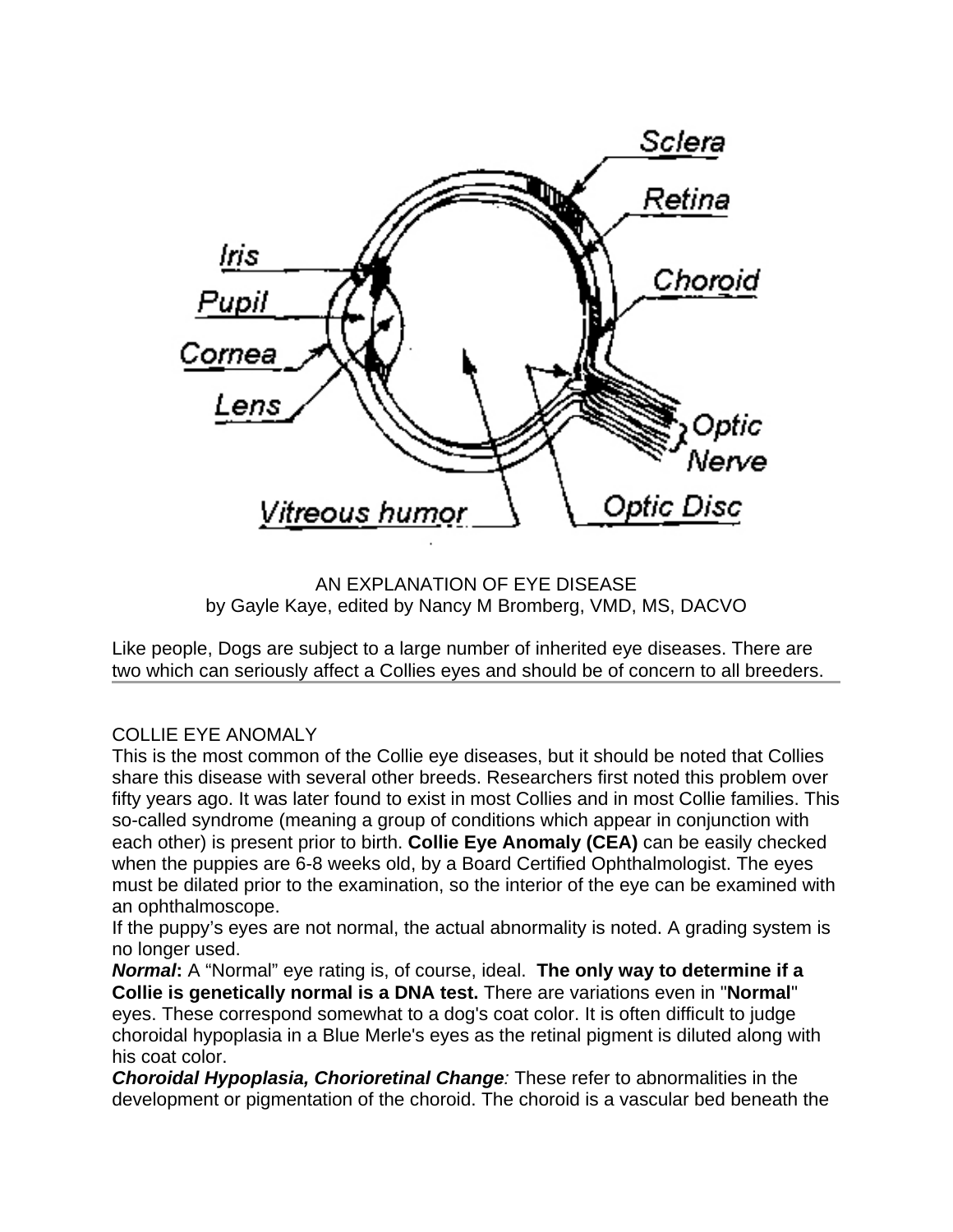retina. This is the most common abnormality found in Collie eyes. It is the least harmful and least severe form of CEA. Most dogs with this eye grade function normally with no obvious vision deficits. Puppies with minimal choroidal hypoplasia may look normal at subsequent examinations because the area fills in with pigment. These puppies used to be referred to as "go normal", but since they remain affected genetically, the term used now is that the area may be "masked" at a later date.

**Retinal folds:** retinal folds occur when the developing retina folds on itself. It is commonly seen associated with CEA in puppies. These folds commonly resolve with age.

**Staphyloma, Coloboma, Ectasia**: While not completely synonymous, these terms all refer to a cupping or bulging in the eyeball usually in the area of the optic disc. These conditions may or may not be of serious nature. It depends on the size and/or where the "bulge/cupping" is located. Large colobomas or severe ectasia of the sclera can lead to retinal detachment.

*Vascular Disease, Tortuous Blood Vessels:* Defects in the vessels of the eye which are responsible for its blood supply or "nourishment." These may be malformed, undersized, or even lacking.

*Retinal Detachment:* Loosening or separation of the inmost, or retina, layer from the wall of the eye. This may involve a tiny area or the entire retina. It can be either one or both eyes. The complete detachment of the retina results in blindness.

**OptiGen** now offers genetic tests for **Collie Eye Anomaly/Choroidal Hypoplasia** and Progressive Retinal Atrophy (rcd2). These genetic tests can distinguish all three genetic states - normal, carrier and affected. This test is a simple cheek swab or blood sample**.**  The test should not take the place of eye exams....nor does it provide information on a dog's status of any other eye disorder. **Please visit the OPTIGEN website for details http://www.optigen.com**

**Can the Collie's eyes become worse? Might he later go blind?** A dog born with a severe Staphyloma or with Vascular Disease may later suffer loss of vision if a detachment or severe hemorrhage occurs. The majority of dogs that are mildly affected will generally have perfectly adequate vision throughout their life. (Even a dog with one blind eye will adapt perfectly well in his surroundings.)

What have breeders done to improve Collie eyes? When the eye problem was identified more than 50 years ago, it was estimated that 90% of the Collie population was affected with some form of eye disease. Because CEA has involved such a large percentage of the breed, eradication is difficult. Over the years, with selective breeding and ophthalmic examination of breeding stock, the number of seriously affected Collies has been greatly reduced. ALL reputable breeders should have not only their breeding stock, but all puppies that are offered for sale examined by a board certified ophthalmologist.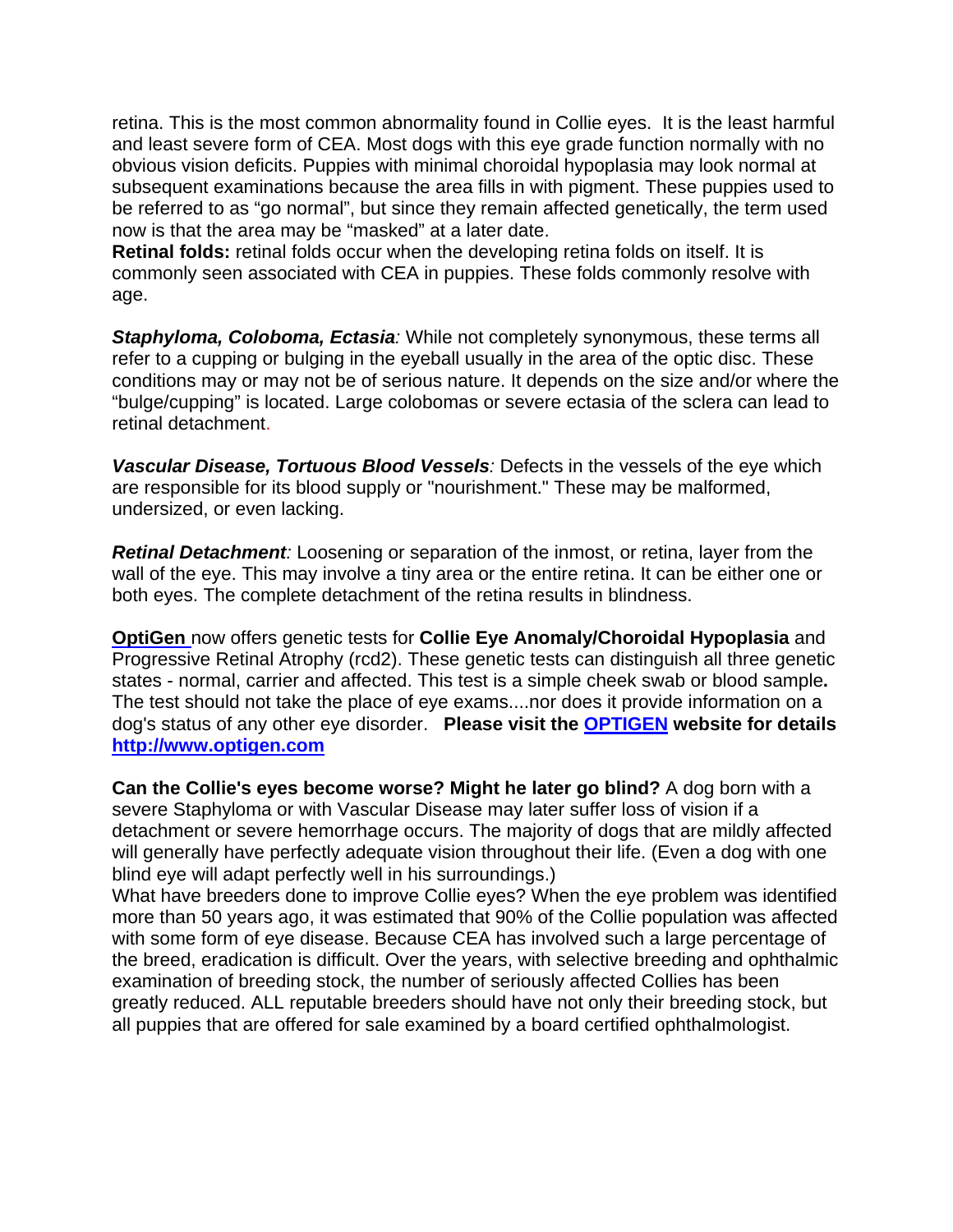The Collie Club of America's Code of Ethics requires ...

"3. All dogs shall be transferred, sold or placed in good condition, free of communicable diseases with health guaranteed for a reasonable length of time. This should include a written health record, including an inoculation schedule and an eye examination done either by a licensed veterinarian trained in veterinary ophthalmology or a certified ophthalmologist. . It is also suggested that the dogs have some type of permanent identification, such as a microchip or tattoo."

**How is CEA inherited?** Most of the specialists agree that Choroidal Hypoplasia is carried as a simple recessive trait. . Even among the dogs that are normal on ophthalmoscopic examination, most are carriers of the gene. They carry a recessive gene for the condition and will pass the gene to half their offspring. For a dog to have retinal lesions, *both* parents *must* carry a gene for the condition. However the severity of the condition may be affected by other genetic factors that still need to be identified. The ideal, of course, is to eliminate all but the clear, non-carriers, from breeding. Only dogs with choroidal hypoplasia should be used for breeding. ALL dogs with colobomas, staphylomas, ectasia or detachments should be eliminated from the breeding program The Collie Health Foundation encourages its members to have all their puppies checked as young as possible by a Diplomate of the American College of Veterinary Ophthalmologists. Where there is none in the area, the alternative is to sell a dog contingent on a later check. No dog should be used for breeding until examined and found to be above the examiner's standard.

## PROGRESSIVE RETINAL ATROPHY

 $\overline{\phantom{a}}$ 

Another breed-related eye problem identified less frequently than CEA is **Progressive Retinal Atrophy** (PRA). PRA is unrelated to CEA. As the name indicates, PRA is a degeneration of the cells of the retina and can result in complete blindness. "**PRA"**, or rod-cone dysplasia type 2 (rcd2), is a form of retinal degeneration that has been in collies for decades. In this disease, an abnormal development (dysplasia) and then rapid degeneration of the rods and cones (the light sensitive cells in the retina) leads to an early onset of night blindness that may be apparent as early as 6 weeks of age. In most cases, the rcd2-Affected dog is completely blind by the time it is 1 year old. PRA has proven to be a simple recessive in the majority of the breeds studied. Again, this means that *both* parents *must* be carriers. If one parent has PRA, half the puppies may develop PRA if the other parent is a carrier, but all will be carriers for the disease. Early signs of the problem may be noticed by the owner as "night blindness." The dog has trouble seeing in dim light and will bump things. The dog may see motion, but have difficulty with stationary objects

TWO OTHER CONDITIONS NOT PART OF CEA, WHICH CAN OCCUR, SHOULD BE NOTED:

\_\_\_\_\_\_\_\_\_\_\_\_\_\_\_\_\_\_\_\_\_\_\_\_\_\_\_\_\_\_\_\_\_\_\_\_\_\_\_\_\_\_\_\_\_\_\_\_\_\_\_\_\_\_\_\_\_\_\_\_\_\_\_\_\_\_\_\_\_\_